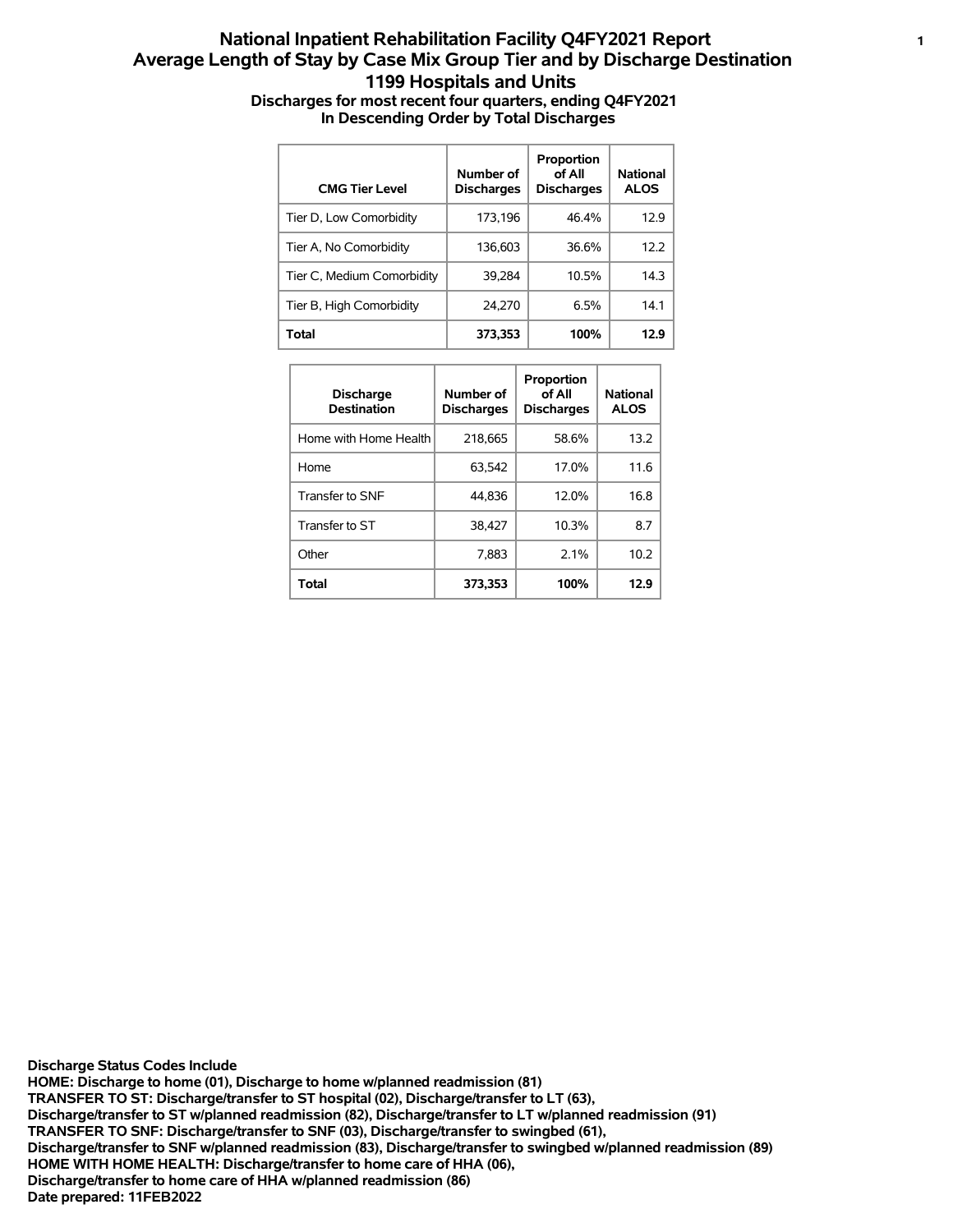## **National Inpatient Rehabilitation Facility Q4FY2021 Report <sup>2</sup> Average Length of Stay by Case Mix Group Tier and by Discharge Destination 859 Units Discharges for most recent four quarters, ending Q4FY2021 In Descending Order by Total Discharges**

| <b>CMG Tier Level</b>      | Number of<br><b>Discharges</b> | Proportion<br>of All<br><b>Discharges</b> | <b>National</b><br><b>ALOS</b> |
|----------------------------|--------------------------------|-------------------------------------------|--------------------------------|
| Tier D, Low Comorbidity    | 72.899                         | 46.1%                                     | 12.9                           |
| Tier A, No Comorbidity     | 59.084                         | 374%                                      | 12.4                           |
| Tier C, Medium Comorbidity | 16.564                         | 10.5%                                     | 14.1                           |
| Tier B, High Comorbidity   | 9.426                          | 6.0%                                      | 14.1                           |
| <b>Total</b>               | 157,973                        | 100%                                      | 12.9                           |

| <b>Discharge</b><br><b>Destination</b> | Number of<br><b>Discharges</b> | Proportion<br>of All<br><b>Discharges</b> | <b>National</b><br><b>ALOS</b> |
|----------------------------------------|--------------------------------|-------------------------------------------|--------------------------------|
| Home with Home Health                  | 88,346                         | 55.9%                                     | 13.3                           |
| Home                                   | 31,605                         | 20.0%                                     | 11.7                           |
| Transfer to SNF                        | 19.795                         | 12.5%                                     | 16.4                           |
| Transfer to ST                         | 14.959                         | 9.5%                                      | 9.0                            |
| Other                                  | 3.268                          | 2.1%                                      | 10.8                           |
| Total                                  | 157,973                        | 100%                                      | 12.9                           |

**Date prepared: 11FEB2022 Discharge/transfer to home care of HHA w/planned readmission (86) HOME WITH HOME HEALTH: Discharge/transfer to home care of HHA (06), Discharge/transfer to SNF w/planned readmission (83), Discharge/transfer to swingbed w/planned readmission (89) TRANSFER TO SNF: Discharge/transfer to SNF (03), Discharge/transfer to swingbed (61), Discharge/transfer to ST w/planned readmission (82), Discharge/transfer to LT w/planned readmission (91) TRANSFER TO ST: Discharge/transfer to ST hospital (02), Discharge/transfer to LT (63), HOME: Discharge to home (01), Discharge to home w/planned readmission (81) Discharge Status Codes Include**